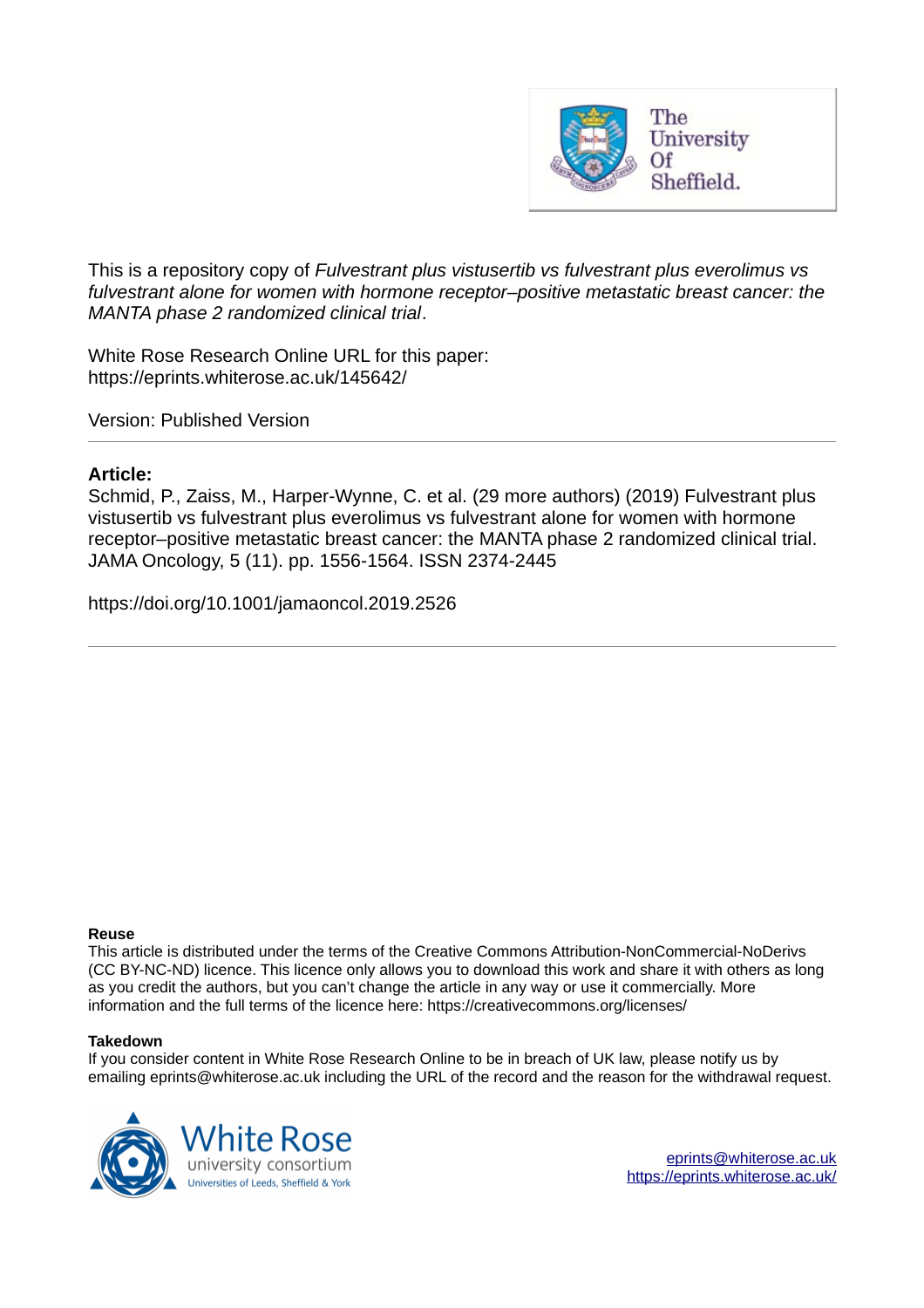# **JAMA Oncology | Original Investigation**

# Fulvestrant Plus Vistusertib vs Fulvestrant Plus Everolimus vs Fulvestrant Alone for Women With Hormone Receptor– Positive Metastatic Breast Cancer The MANTA Phase 2 Randomized Clinical Trial

Peter Schmid, FRCP, PhD; Matthias Zaiss, MD; Catherine Harper-Wynne, MD; Marta Ferreira, MD; Sidharth Dubey, FRCR; Stephen Chan, FRCP, DM; Andreas Makris, FRCP; Gia Nemsadze, MD, PhD; Adrian M. Brunt, FRCP; Sherko Kuemmel, MD, PhD; Isabel Ruiz, MD; Antonia Perelló, MD; Anne Kendall, MD; Janet Brown, MD; Hartmut Kristeleit, FRCP; John Conibear, MD; Cristina Saura, MD; Julien Grenier, MD; Károly Máhr, MD; Michael Schenker, MD, PhD; Joohyuk Sohn, MD, PhD; Keun Seok Lee, MD, PhD; Christopher J. Shepherd, PhD; Elisabeth Oelmann, MD, PhD; Shah-Jalal Sarker, PhD; Aaron Prendergast, MSc; Patricia Marosics, BSc; Atiyyah Moosa, BSc; Cheryl Lawrence, BPharm; Carike Coetzee, MSc; Kelly Mousa, MSc; Javier Cortés, MD, PhD

**IMPORTANCE** Randomized clinical trials have demonstrated a substantial benefit of adding everolimus to endocrine therapy. Everolimus inhibits the mammalian target of rapamycin complex 1 (mTORC1) complex but not mTORC2, which can set off an activating feedback loop via mTORC2. Vistusertib, a dual inhibitor of mTORC1 and mTORC2, has demonstrated broad activity in preclinical breast cancer models, showing superior activity to everolimus.

**OBJECTIVE** To evaluate the safety and efficacy of vistusertib in combination with fulvestrant compared with fulvestrant alone or fulvestrant plus everolimus in postmenopausal women with estrogen receptor–positive advanced or metastatic breast cancer.

**DESIGN, SETTING, AND PARTICIPANTS** The MANTA trial is an open-label, phase 2 randomized clinical trial in which 333 patients with estrogen receptor–positive breast cancer progressing after prior aromatase inhibitor treatment underwent randomization (2:3:3:2) between April 1, 2014, and October 24, 2016, at 88 sites in 9 countries: 67 patients were assigned to receive fulvestrant, 103 fulvestrant plus vistusertib daily, 98 fulvestrant plus vistusertib intermittently, and 65 fulvestrant plus everolimus. Treatment was continued until disease progression, development of unacceptable toxic effects, or withdrawal of consent. Analysis was performed on an intention-to-treat basis.

**INTERVENTIONS** Fulvestrant alone or in combination with vistusertib (continuous or intermittent dosing schedules) or everolimus.

**MAIN OUTCOMES AND MEASURES** The primary end point was progression-free survival (PFS).

**RESULTS** Among the 333 women in the study (median age, 63 years [range, 56-70 years]), median PFS was 5.4 months (95% CI, 3.5-9.2 months) with fulvestrant, 7.6 months (95% CI, 5.9-9.4 months) with fulvestrant plus daily vistusertib, 8.0 months (95% CI, 5.6-9.9 months) with fulvestrant plus intermittent vistusertib, and 12.3 months (95% CI, 7.7-15.7 months) with fulvestrant plus everolimus. There was no significant difference in PFS between those receiving fulvestrant plus daily or intermittent vistusertib and fulvestrant alone (hazard ratio, 0.88 [95% CI, 0.63-1.24]; P = .46; and hazard ratio, 0.79 [95% CI, 0.55-1.12]; P = .16).

**CONCLUSIONS AND RELEVANCE** The combination of fulvestrant plus everolimus demonstrated significantly longer PFS compared with fulvestrant plus vistusertib or fulvestrant alone. The trial failed to demonstrate a benefit of adding the dual mTORC1 and mTORC2 inhibitor vistusertib to fulvestrant.

**TRIAL REGISTRATION** ClinicalTrials.gov identifier: NCT02216786 and EudraCT number: 2013- 002403-34

JAMA Oncol. doi:10.1001/jamaoncol.2019.2526 Published online August 29, 2019.

**Example 2** Invited Commentary

**Examplemental content** 

**Author Affiliations:** Author affiliations are listed at the end of this article.

**Corresponding Author:** Peter Schmid, FRCP, PhD, Barts Cancer Institute, Centre for Experimental Cancer Medicine, Queen Mary University of London, Old Anatomy Building, Charterhouse Square, London EC1M 6BQ, United Kingdom (p.schmid@qmul.ac.uk).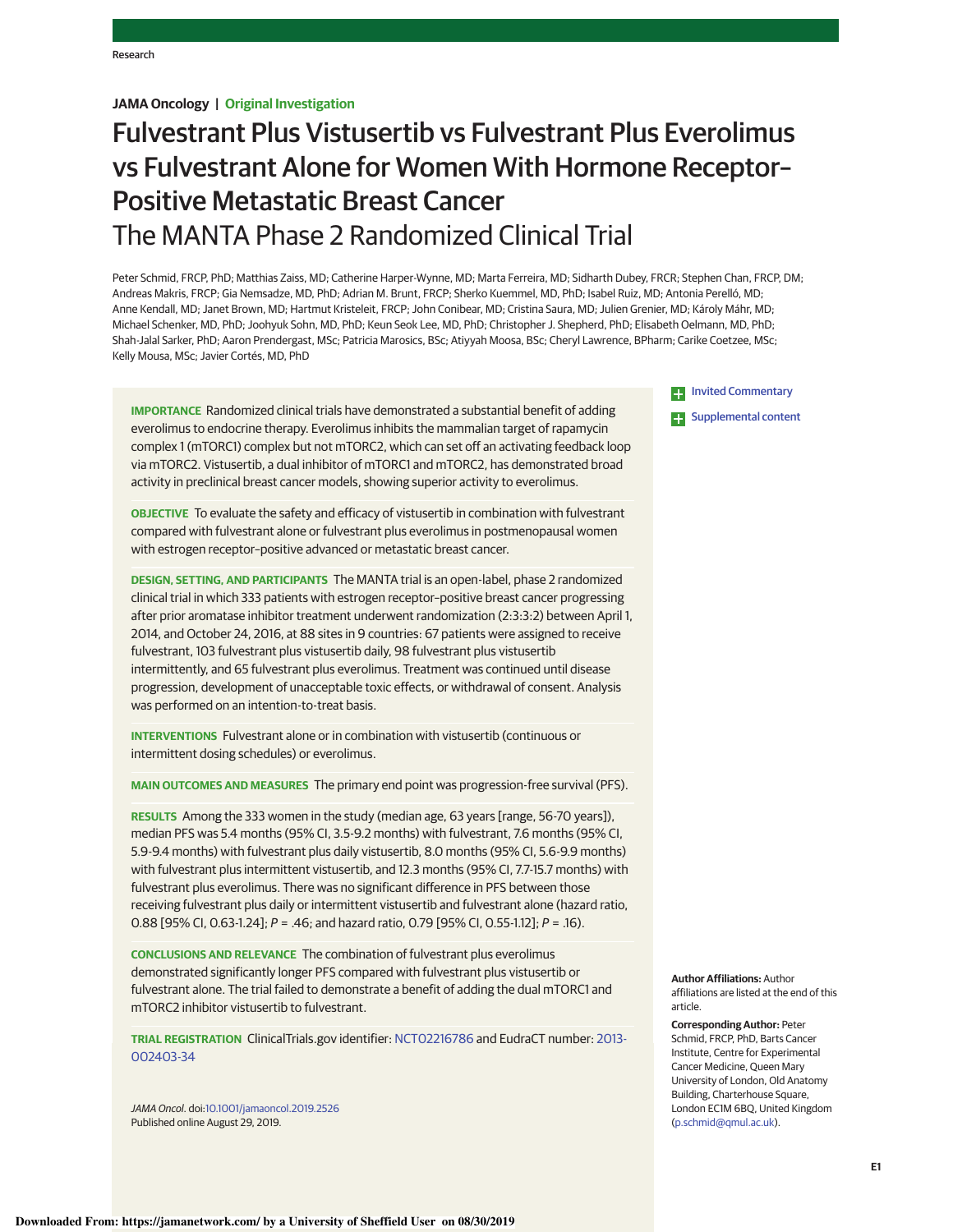Experiment the endocrine therapy remains a major clinical challenge in women with hormone receptor-<br>positive advanced or metastatic breast cancer. There is<br>increasing evidence that aberrant signaling through the esistance to endocrine therapy remains a major clinical challenge in women with hormone receptor– positive advanced or metastatic breast cancer. There is phosphatidylinositol 3-kinase (PI3K)–mammalian target of rapamycin (mTOR) signaling pathway plays a critical role in endocrine resistance.<sup>1</sup> Approximately 50% of estrogen receptor (ER)–positive primary breast cancers show abnormal intrinsic activation of the PI3K-mTOR pathway and many patients with advanced or metastatic breast cancer develop acquired upregulation of PI3K-mTOR signaling.2-4

Preclinical investigation demonstrates that inhibition of mTOR can overcome endocrine resistance.<sup>5-9</sup> Clinical trials have demonstrated a substantial benefit of adding the mTOR inhibitor everolimus to endocrine agents, especially in endocrine-resistant breast cancer.10-12 Everolimus is indicated for the treatment of hormone receptor–positive, ERBB2/HER2 negative advanced breast cancer in combination with exemestane in postmenopausal women without symptomatic visceral disease after recurrence or progression after treatment with a nonsteroidal aromatase inhibitor (AI).

The mTOR kinase forms 2 distinct multiprotein complexes, mammalian target of rapamycin complex 1 (mTORC1) and mTORC2. Current clinical mTOR inhibitors such as everolimus inhibit the mTORC1 complex only through an indirect mechanism that does not involve the mTOR kinase, and there is increasing evidence that this mechanism sets off a negative feedback loop leading to the activation of mTORC2, AKT phosphorylation, and ultimately treatment resistance.<sup>13</sup> Preclinical studies have demonstrated that rapamycin analogues are unable to completely abrogate mTORC1 signaling and the residual activity of the downstream effector 4E-BP1 can continue to initiate protein translation.<sup>14</sup> Mammalian target of rapamycin kinase inhibitors have been developed to enhance the antitumor activity through more complete TORC1 inhibition and abrogating AKT-mediated TORC2 activation.

Vistusertib (AZD2014) is a dual inhibitor of both mTORC1 and mTORC2 complexes<sup>15</sup>; compared with everolimus, vistusertib has demonstrated more complete growth inhibition and cell death in vitro and in vivo based on a greater inhibitory function against mTORC1 and additional inhibition of mTORC2, especially in ER-positive breast cancer models.<sup>16</sup>

Most preclinical and clinical applications of PI3K inhibitors or mTOR inhibitors use continuous daily dosing schedules. However, high-dose pulsatile administration has been proposed as a way to induce more complete suppression of mTOR signaling to maximize therapeutic benefit while reducing toxic effects by allowing for recovery of nontarget tissues during dosing breaks.<sup>17,18</sup> Using intermittent dosing (2 days on and 5 days off), vistusertib induced rapid tumor regression in preclinical models.<sup>16</sup> The shorter half-life of vistusertib (mean, 3.3 hours) compared with other mTOR inhibitors enables pulsatile administration of the medication. The maximum tolerated doses for both continuous daily and intermittent dosing of vistusertib was established in phase 1 studies with substantial antitumor activity demonstrated for both schedules.<sup>16</sup>

### **Key Points**

**Question** Does the addition of vistusertib increase progression-free survival and other measures of antitumor activity of fulvestrant in postmenopausal women with estrogen receptor–positive advanced or metastatic breast cancer that progressed after prior therapy with aromatase inhibitors?

**Findings** This randomized clinical trial in 333 patients failed to demonstrate a benefit of vistusertib plus fulvestrant vs fulvestrant alone. In addition, the outcomes in both vistusertib groups were inferior to those in the group treated with fulvestrant plus everolimus.

**Meaning** The results suggest that dual mammalian target of rapamycin inhibition with vistusertib at the maximal tolerated doses is inferior to mammalian target of rapamycin complex 1 inhibition with the rapamycin analogue everolimus.

The MANTA trial evaluated whether the addition of vistusertib (AZD2014) increases progression-free survival (PFS) and other measures of antitumor activity of fulvestrant in postmenopausal women with ER-positive advanced or metastatic breast cancer who have failed prior therapy with AIs. The study also evaluated whether dual inhibition of mTORC1 and mTORC2 with vistusertib leads to improved efficacy compared with mTORC1 inhibition with everolimus and explored whether high-dose pulsatile dosing of vistusertib can increase the activity and/or improve tolerability compared with continuous daily treatment.

# Methods

## Study Design and Participants

In the MANTA trial, an investigator-led, open-label, randomized phase 2 trial, patients were recruited between April 1, 2014, and October 24, 2016, in 88 centers in the United Kingdom, Spain, Germany, South Korea, France, Portugal, Hungary, Romania, and Georgia (trial protocol in Supplement 1). Postmenopausal women with ER-positive, locally advanced or metastatic breast cancer were eligible if they either relapsed while undergoing or within 12 months of the end of adjuvant treatment with an AI or progressed on treatment with an AI. Any number of lines of hormonal therapy were allowed and AI therapy did not have to be the last treatment prior to randomization. Prior chemotherapy in the adjuvant or neoadjuvant setting and 1 line of prior chemotherapy for metastatic disease were allowed. Measurable or evaluable disease according to Response Evaluation Criteria in Solid Tumors, version 1.1 (RECIST 1.1)<sup>19</sup> and adequate hematologic, hepatic, and renal function, and an Eastern Cooperative Oncology Group performance status of 0 to 2 were required. Patients with lifethreatening metastatic visceral disease, active or treated brain metastases, significant pulmonary dysfunction, significant cardiac disease, QT prolongation, type 1 diabetes or uncontrolled type 2 diabetes, and previous treatment with fulvestrant, exemestane, mTOR, PI3K, or AKT inhibitors were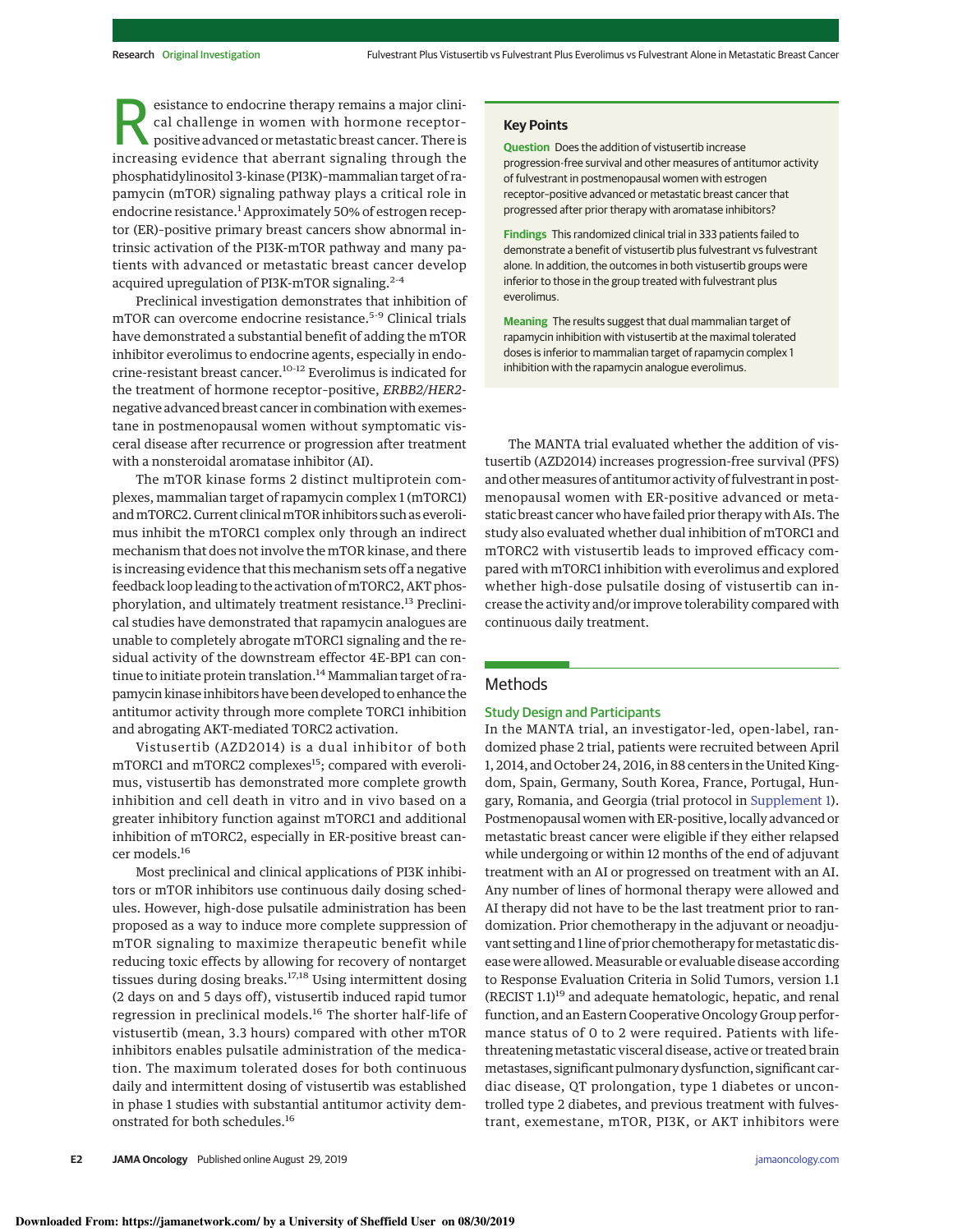excluded. All patients provided written informed consent. The relevant institutional review boards and ethics committees for the 88 participating centers approved the study, which was conducted in accordance with the principles of Good Clinical Practice,<sup>20</sup> the provisions of the Declaration of Helsinki,<sup>21</sup> and other applicable local regulations. The Barts Experimental Cancer Medicine Centre had overall responsibility for trial management; the Trial Management Group was responsible for day-to-day running of the trial, and the trial was overseen by an independent trial steering committee. Safety data were reviewed regularly by the trial steering committee and an independent data monitoring committee.

#### Randomization

Patients were randomized via Interactive Web Response System (2:3:3:2) to receive fulvestrant, fulvestrant plus vistusertib (daily or intermittent), or fulvestrant plus everolimus, respectively. Computer-generated permuted blocks were used with stratification by disease measurability and previous sensitivity to endocrine therapy, defined as at least 24 months of endocrine therapy before recurrence in the adjuvant setting, complete or partial response to prior metastatic endocrine treatment, or stabilization for at least 24 weeks of endocrine therapy for advanced disease.

### **Procedures**

Fulvestrant was given as a 500-mg intramuscular injection loading dose on day 1, followed by 500-mg injections on days 15 and 29. Thereafter, 500-mg intramuscular injections were given every 28 days. Everolimus was given orally once daily at a dose of 10 mg. The continuous daily schedule of vistusertib was given orally twice daily at a dose of 50 mg. Intermittent vistusertib was given orally twice daily on days 1 and 2 of every week at a dose of 125 mg. Treatment was continued until disease progression, unacceptable toxic effects, or withdrawal of consent. The protocol provided detailed guidelines for dose interruptions or reductions for vistusertib and everolimus; dose adjustments for fulvestrant followed local guidelines.

The primary end point was PFS based on results of radiographic studies assessed by the local investigators, with independent central assessment on a subset of patients. Progression-free survival was defined as time from randomization to disease progression or death from any cause, whichever occurred first. Secondary end points included overall survival (OS), objective response rate, clinical benefit rate, duration of response, clinical benefit, and safety.

Tumor assessment with RECIST 1.1 included computed tomography scanning or magnetic resonance imaging of the chest, abdomen, and pelvis at baseline, every 8 weeks during the first 40 weeks, and every 12 weeks thereafter until disease progression. Patients who discontinued 1 or both study treatments for any reason other than progression of disease were required to follow the same schedule of assessments until progression.

Patients were monitored for adverse events (AEs) and changes in laboratory test values, electrocardiogram results, and physical examination findings. Adverse events were graded

according to National Cancer Institute Common Toxicity Criteria (version  $4.03$ )<sup>22</sup> and coded with the Medical Dictionary for Regulatory Activities.<sup>23</sup>

# Statistical Analysis

Sample size was based on detecting an improvement in median PFS from 3.7 to 11.1 months (hazard ratio [HR], 0.40) in patients allocated to receive fulvestrant plus vistusertib (analyzed separately for each schedule) compared with fulvestrant alone, and detecting an improvement inmedian PFS from 7.4 to 11.1 months (HR, 0.67) in patients allocated to receive fulvestrant plus vistusertib compared with fulvestrant plus everolimus.With aminimum follow-up of 18months, a 5% significance level (1-sided), and 99% power, a total of 130 PFS events in the fulvestrant plus vistusertib and fulvestrant comparison were needed for the principal analysis. For the comparison of fulvestrant plus vistusertib vs fulvestrant plus everolimus, 120 PFS events were needed based on a follow-up of 18 months, a 10% significance level (1-sided), and 80% power.

Principal efficacy analyses included all randomized patients on an intention-to-treat basis, with patients analyzed according to the treatment group to which they were randomized. Survival end points were shown graphically with Kaplan-Meier plots, and treatment comparisons were made with the log-rank test. Hazard ratios were obtained from Cox proportional hazards regression models, with HRs of less than 1 favoring fulvestrant plus vistusertib in the comparison with fulvestrant alone, and fulvestrant plus everolimus in the comparison with fulvestrant plus vistusertib.

Safety analyses included all patients who received at least 1 dose of trial treatment. The worst grade of AE during trial treatment was reported and compared with Fisher exact tests. All prespecified toxic effects and any Medical Dictionary for Regulatory Activities–coded event satisfying predefined criteria are presented.

# Results

Between April 1, 2014, and October 24, 2016, 333 patients underwent randomization (Figure 1): 67 patients were assigned to receive fulvestrant, 103 fulvestrant plus vistusertib daily, 98 fulvestrant plus vistusertib intermittently, and 65 fulvestrant plus everolimus. Baseline distributions of patient and tumor characteristics were similar in the treatment groups (eTable 1 in Supplement 2). Median age was 63 years; 202 of 326 patients had visceral involvement (62.0%) and 254 of 326 (77.9%) had measurable disease. A total of 103 of 325 patients (31.7%) had metastases in at least 3 organs and most patients had received systemic therapy for metastatic breast cancer. A total of 282 of 326 patients (86.5%) had previous sensitivity to endocrine therapy.

At the cutoff date (October 13, 2017), 43 patients (12.9%) were still receiving study treatment: 25 of 196 (12.8%) in the fulvestrant plus vistusertib groups, 11 of 64 (17.2%) in the fulvestrant plus everolimus group, and 7 of 66 (10.6%) in the fulvestrant alone group (eTable 1 in Supplement 2). A higher per-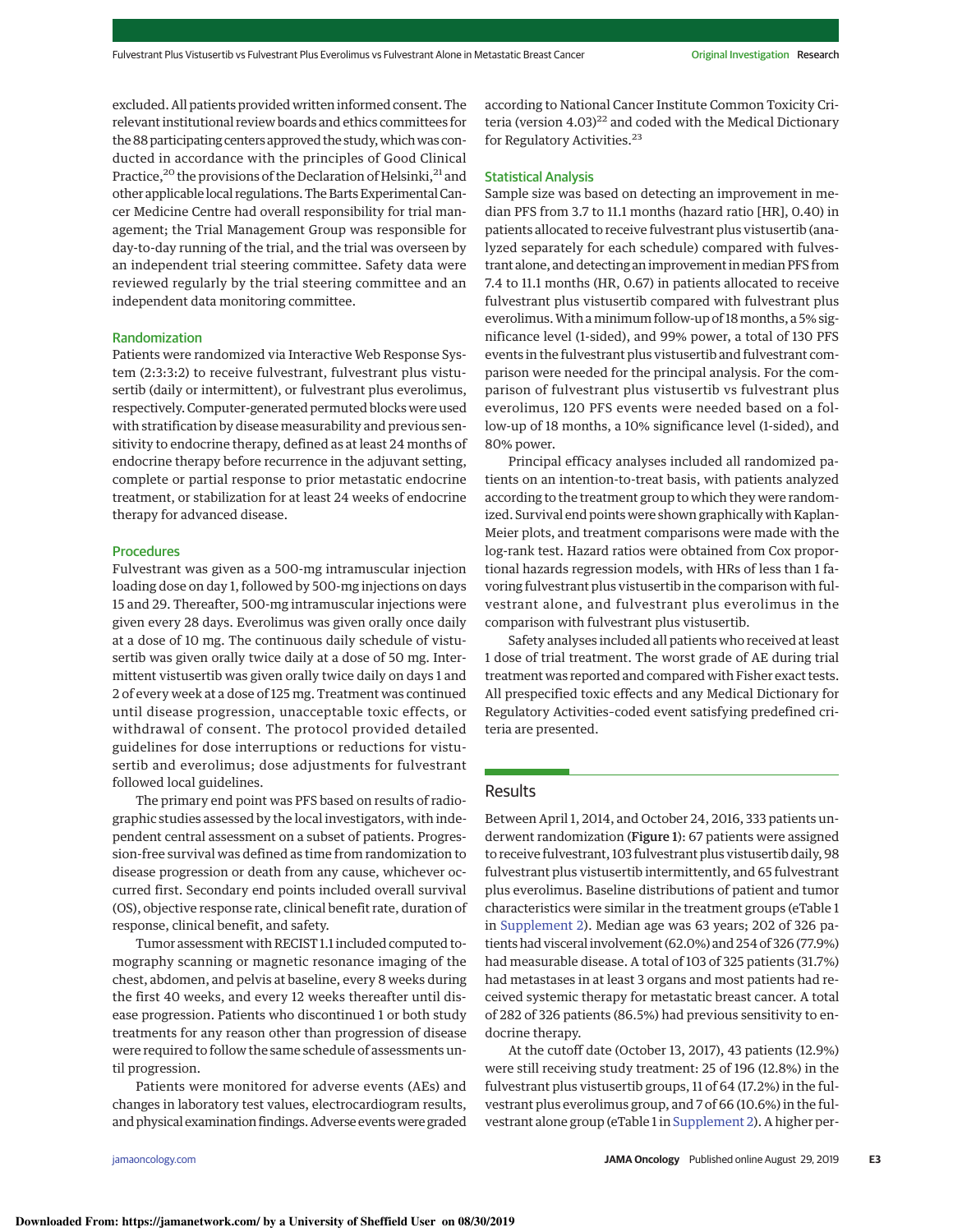#### Figure 1. CONSORT Diagram



centage of patients in the 3 combination groups discontinued study treatment because of AEs or withdrawal of consent (fulvestrant plus daily vistusertib, 18 of 101 [17.8%]; fulvestrant plus intermittent vistusertib, 16 of 95 [16.8%]; and fulvestrant plus everolimus, 12 of 64 [18.8%]) compared with patients treated with fulvestrant alone (6 of 66 [9.1%]), with no significant differences between the combination groups. Treatment adherence was comparable between the 3 combination groups, with 3% to 5% of Investigational Medicinal Product doses being missed and 28.4% to 33.7% of patients (fulvestrant plus daily vistusertib, 34 of 101 [33.7%]; fulvestrant plus intermittent vistusertib, 27 of 95 [28.4%]; and fulvestrant plus everolimus, 21 of 64 [32.8%]) requiring at least 1 dose reduction of vistusertib or everolimus.

Frequency of AEs (any grade) and severe AEs (grade 3 or 4) was higher in patients assigned to the combination groups than in those assigned to receive fulvestrant alone (eTable 2 in Supplement 2). The most common grade 3 or 4 AEs in the combination groups were stomatitis (12 of 92 [13.0%] in vistusertib daily group vs 4 of 92 [4.3%] in vistusertib intermittent group vs 7 of 60 [11.7%] in everolimus

group), rash (19 of 92 [20.7%] vs 4 of 92 [4.3%] vs 3 of 60 [5.0%]), asthenia (2 of 92 [2.2%] vs 5 of 92 [5.4%] vs 2 of 60 [3.3%]), diarrhea (2 of 92 [2.2%] vs 5 of 92 [5.4%] vs 1 of 60 [1.7%]), hyperglycemia (4 of 92 [4.3%] vs 3 of 92 [3.3%] vs 2 of 60 [3.3%]), infection (5 of 92 [5.4%] vs 1 of 92 [1.1%] vs 4 of 60 [6.7%]), dyspnea (3 of 92 [3.3%] vs 0% vs 0%), and nausea (0% vs 3 of 92 [3.3%] vs 0%). Intermittent dosing of vistusertib was associated with a lower rate of rash or stomatitis but a higher rate of nausea and vomiting than daily dosing of vistusertib.

After amedian follow-up in all patients of 17.1months (95% CI, 15.9-18.3 months), 255 progression events were reported: 57 in patients assigned to fulvestrant, 81 in those assigned to fulvestrant plus vistusertib daily, 72 in those assigned to fulvestrant plus vistusertib intermittently, and 45 in patients assigned to fulvestrant plus everolimus.

Median PFS in patients assigned to fulvestrant alone was 5.4 months (95% CI, 3.5-9.2 months), 7.6 months (95% CI, 5.9-9.4 months) in those assigned to fulvestrant plus daily vistusertib, 8.0 months (95% CI, 5.6-9.9 months) in those assigned to fulvestrant plus intermittent vistusertib, and 12.3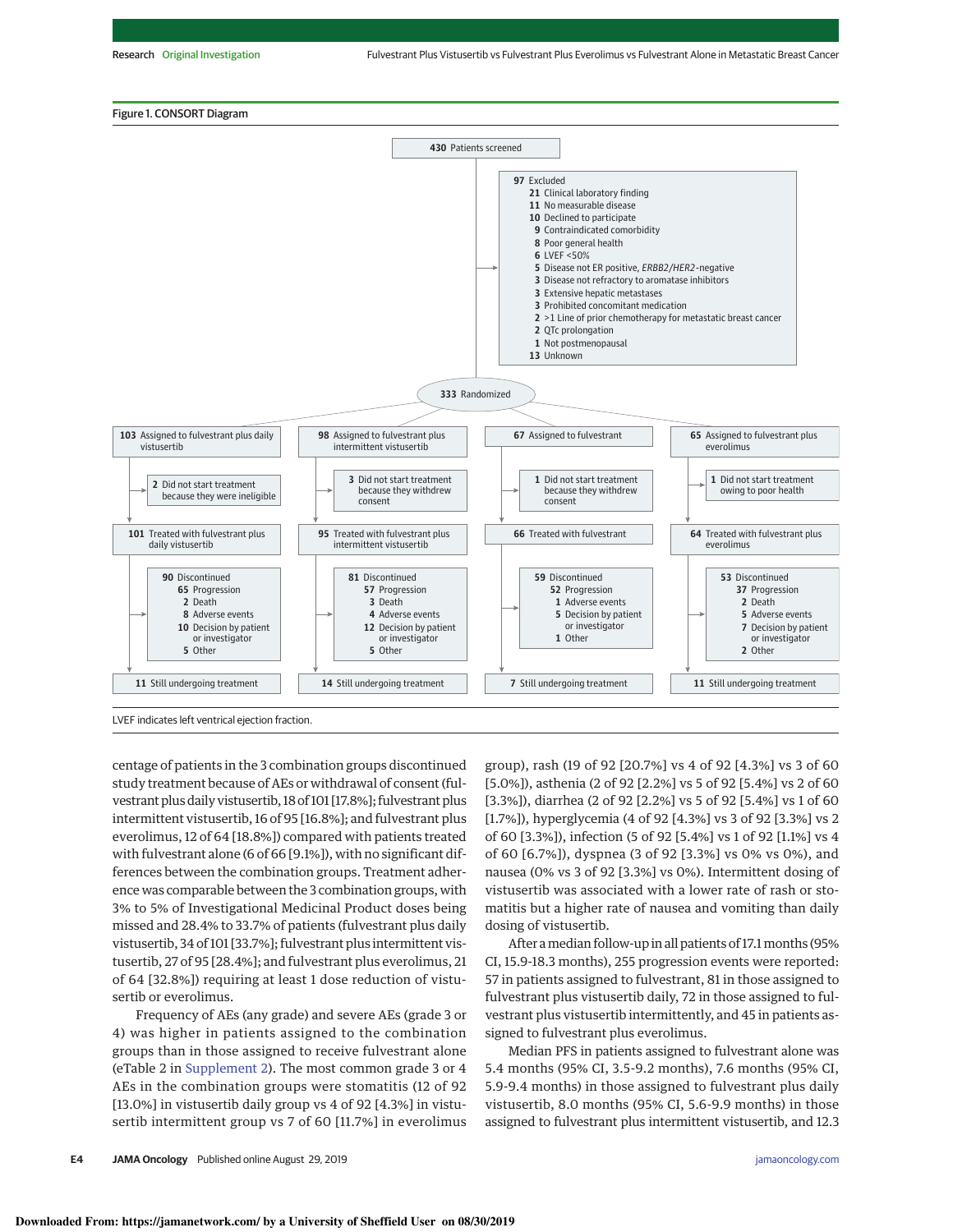| <b>End Point</b>                                       | <b>Fulvestrant Plus Daily</b><br>Vistusertib ( $n = 101$ ) | <b>Fulvestrant Plus Intermittent</b><br>Vistusertib ( $n = 95$ ) | Fulvestrant ( $n = 66$ ) | <b>Fulvestrant Plus</b><br>Everolimus ( $n = 64$ ) |
|--------------------------------------------------------|------------------------------------------------------------|------------------------------------------------------------------|--------------------------|----------------------------------------------------|
| PFS, median<br>(95% CI), mo                            | $7.6(5.9-9.4)$                                             | $8.0(5.6-9.9)$                                                   | $5.4(3.5-9.2)$           | $12.3(7.7-15.7)$                                   |
| HR vs fulvestrant<br>(95% CI)                          | $0.88(0.63 - 1.24)$                                        | $0.79(0.55-1.12)$                                                | <b>NA</b>                | <b>NA</b>                                          |
| P value                                                | .46                                                        | .16                                                              | <b>NA</b>                | <b>NA</b>                                          |
| HR vs fulvestrant<br>plus everolimus<br>(95% CI)       | $0.63(0.45-0.90)$                                          | $0.71(0.49-1.01)$                                                | $0.63(0.42-0.92)$        | <b>NA</b>                                          |
| P value                                                | .01                                                        | .06                                                              | .01                      | <b>NA</b>                                          |
| Objective response<br>rate, % (95% CI)                 | 30.4 (20.5-41.8)                                           | 28.6 (18.8-40.0)                                                 | 25.0 (14.0-38.9)         | 41.2 (27.6-55.8)                                   |
| Clinical benefit<br>rate, % (95% CI)                   | 43.0 (31.9-54.7)                                           | 39.0 (28.0-50.8)                                                 | 38.5 (25.3-53.0)         | 56.9 (42.2-70.7)                                   |
| Duration of<br>response median<br>(95% CI), mo         | $11.8(8.4-13.7)$                                           | $9.4(5.9-14.5)$                                                  | $16.7(10.8-19.3)$        | $17.6(9.1-19.1)$                                   |
| Duration of clinical<br>benefit median<br>(95% CI), mo | $12.0(11.8-16.6)$                                          | 13.4 (11.2-18.9)                                                 | $16.7(12.8-20.2)$        | 14.3 (12.2-18.6)                                   |
| Overall survival<br>median<br>(95% CI), mo             | 27.1 (20.0-NR)                                             | 24.2 (20.6-NR)                                                   | 24.4 (17.3-NR)           | <b>NR</b>                                          |

months (95% CI, 7.7-15.7 months) in those assigned to fulvestrant plus everolimus (Table). No significant difference in PFS was seen between the patients assigned to receive fulvestrant plus daily vistusertib and those who received fulvestrant alone (HR, 0.88 [95% CI, 0.63-1.24]; log-rank  $P = .46$ ), between patients assigned to receive fulvestrant plus intermittent vistusertib and those who received fulvestrant alone (HR, 0.79 [95% CI, 0.55-1.12]; log-rank  $P = .16$ ), and between both fulvestrant plus vistusertib groups (HR, 1.11 [95% CI, 0.81-1.52];  $log$ -rank  $P = .52$ ). Progression-free survival was significantly longer in patients assigned to fulvestrant plus everolimus compared with fulvestrant plus daily vistusertib (HR, 0.63 [95% CI, 0.45-0.90; log-rank  $P = .01$ ) and those assigned to fulvestrant plus everolimus compared with fulvestrant alone (HR, 0.63 [95% CI, 0.42-0.92]; log-rank  $P = .01$ ) (Figure 2).

In patients with measurable disease, objective response rate on the basis of local assessment for patients receiving fulvestrant alone was 25.0%; for those receiving fulvestrant plus daily vistusertib, 30.4%; for those receiving fulvestrant plus intermittent vistusertib, 28.6%; and for those receiving fulvestrant plus everolimus, 41.2% (Table). Central assessment showed consistent results. Median duration of response in patients assigned to fulvestrant alone was 16.7 months (95% CI, 10.8-19.3 months); fulvestrant plus daily vistusertib, 11.8 months (95% CI, 8.4-13.7 months); fulvestrant plus intermittent vistusertib, 9.4months (95% CI, 5.9-14.5months); and fulvestrant plus everolimus, 17.6 months (95% CI, 9.1-19.1 months).

Overall survival results were relatively immature at the time of the analysis, with a total of 96 deaths: 36 of 101 patients (35.6%) in the daily vistusertib group, 26 of 95 patients (27.4%) in the intermittent vistusertib group, 21 of 66 pa-

tients (31.8%) in the fulvestrant alone group, and 13 of 64 patients (20.3%) in the fulvestrant plus everolimus group. Survival was longer in patients assigned to fulvestrant plus everolimus compared with fulvestrant plus daily vistusertib (HR, 0.49 [95% CI, 0.28-0.86];  $\log$ -rank  $P = 0.02$ ). There was also a trend toward improved OS in patients assigned to fulvestrant plus everolimus compared with fulvestrant alone (HR, 0.56 [95% CI, 0.28-1.09];  $log-rank P = .09$ ).

## **Discussion**

The MANTA trial is the first trial to our knowledge to compare a dual mTOR inhibitor with a rapamycin analogue in postmenopausal women with ER-positive advanced or metastatic breast cancer. The trial did notmeet its primary end point and failed to demonstrate a benefit of vistusertib plus fulvestrant compared with fulvestrant alone. Furthermore, both vistusertib groups were inferior to treatment with fulvestrant plus everolimus. As these clinical results are in contrast with the evidence from in vitro and in vivo preclinical models, showing substantial synergistic activity between fulvestrant and vistusertib and also superior activity of vistusertib compared with everolimus in endocrine-sensitive and -resistant breast cancer models,<sup>18</sup> it is important to assess what factors might have contributed to the failure of vistusertib in this trial.

All 4 patient groups were well balanced in terms of baseline patient and disease characteristics (eTable 1 in Supplement 2) and the results of the fulvestrant alone group and the fulvestrant plus everolimus group are consistent with results from other clinical trials, making it unlikely that patient selection or possible imbalances are the key driver for the observed results.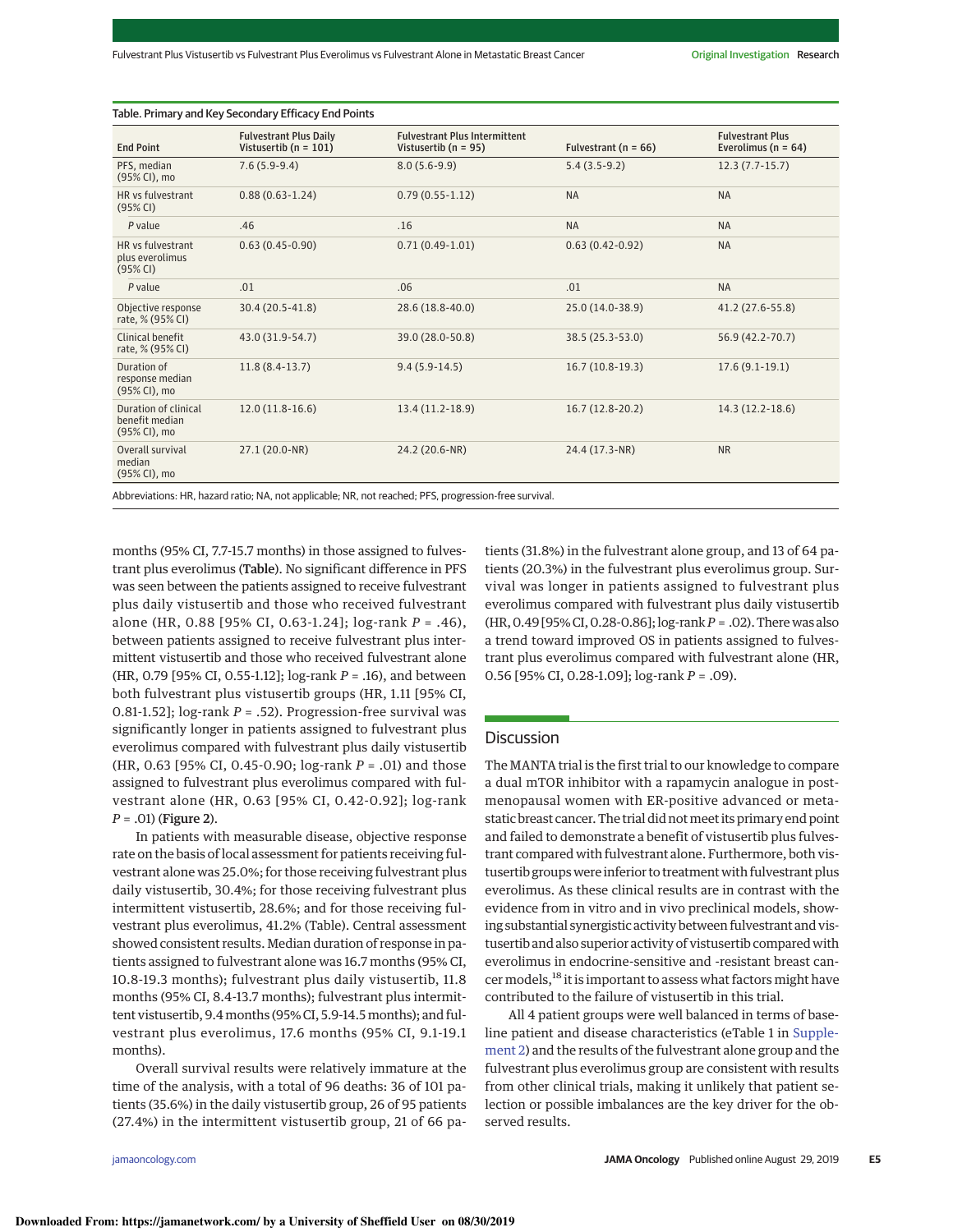# Figure 2. Kaplan-Meier Plot of Progression-Free Survival (PFS)



**C** Fulvestrant plus everolimus vs fulvestrant



A, Fulvestrant plus daily vistusertib vs fulvestrant (median PFS: fulvestrant plus daily vistusertib, 7.6 months; fulvestrant, 5.4 months; hazard ratio, 0.88 [95% CI, 0.63-1.24];  $log-rank P = .46$ ). B, Fulvestrant plus everolimus vs fulvestrant plus daily vistusertib (median PFS: fulvestrant plus everolimus, 12.3 months; fulvestrant plus daily vistusertib, 7.6 months; hazard ratio, 0.63 [95% CI, 0.45-0.90]; log-rank P = .01). C, Fulvestrant plus everolimus vs fulvestrant

**B** Fulvestrant plus everolimus vs fulvestrant plus daily vistusertib



**D** Fulvestrant plus daily vistusertib vs fulvestrant plus intermittent vistusertib



(median PFS: fulvestrant plus everolimus, 12.3 months; fulvestrant, 5.4 months; hazard ratio, 0.63 [95% CI, 0.42-0.92];  $log$ -rank  $P = .01$ ). D, Fulvestrant plus daily vistusertib vs fulvestrant plus intermittent vistusertib (median PFS: fulvestrant plus daily vistusertib, 7.6 months; fulvestrant plus intermittent vistusertib, 8.0 months; hazard ratio, 1.11 [95% CI, 0.81-1.52]; log-rank P = .52).

Another question is whether a comparable dose intensity was maintained across the different treatment groups. However, given that there was no difference in the median number and percentage of missed treatment days of vistusertib or everolimus, as well as in the percentage of patients requiring at least 1 dose reduction of everolimus or vistusertib, or in the percentage of patients discontinuing treatment for reasons other than disease progression or death, it seems unlikely that the lack of observed activity of vistusertib can be attributed to differences in treatment adherence and dose intensity.

Instead, the results raise the question whether the selected doses of vistusertib might not have been adequate to fully exert its established preclinical activity. The doses and schedules within the MANTA trial were based on the maximum tolerated doses established in a phase 1 trial of vistusertib and fulvestrant.<sup>16</sup> This study used similar criteria for dose-limiting toxic effects as the dose-finding trials for everolimus.24-26 Consequently, AE profiles were largely comparable between the daily vistusertib group and the everolimus group.

However, given that vistusertib inhibits both mTORC1 and mTORC2 complexes, a possible explanation could be that the toxic effect–mandated doses of vistusertib achieved only suboptimal inhibition of the mTORC1 complex and that the residual activity of 4E-BP1 is sufficient to negate a substantial treatment effect.<sup>14</sup> Similar observations have been made with pan-PI3K inhibitors and have ultimately resulted in the development of α-specific, β-sparing PI3K inhibitors that are currently in phase 3 trials in a similar indication. Alternative explanations for the observed results could be that inhibition of the mTORC2 complex has limited clinical relevance in breast cancer and/or that everolimus might have additional effects independent of mTORC1 inhibition.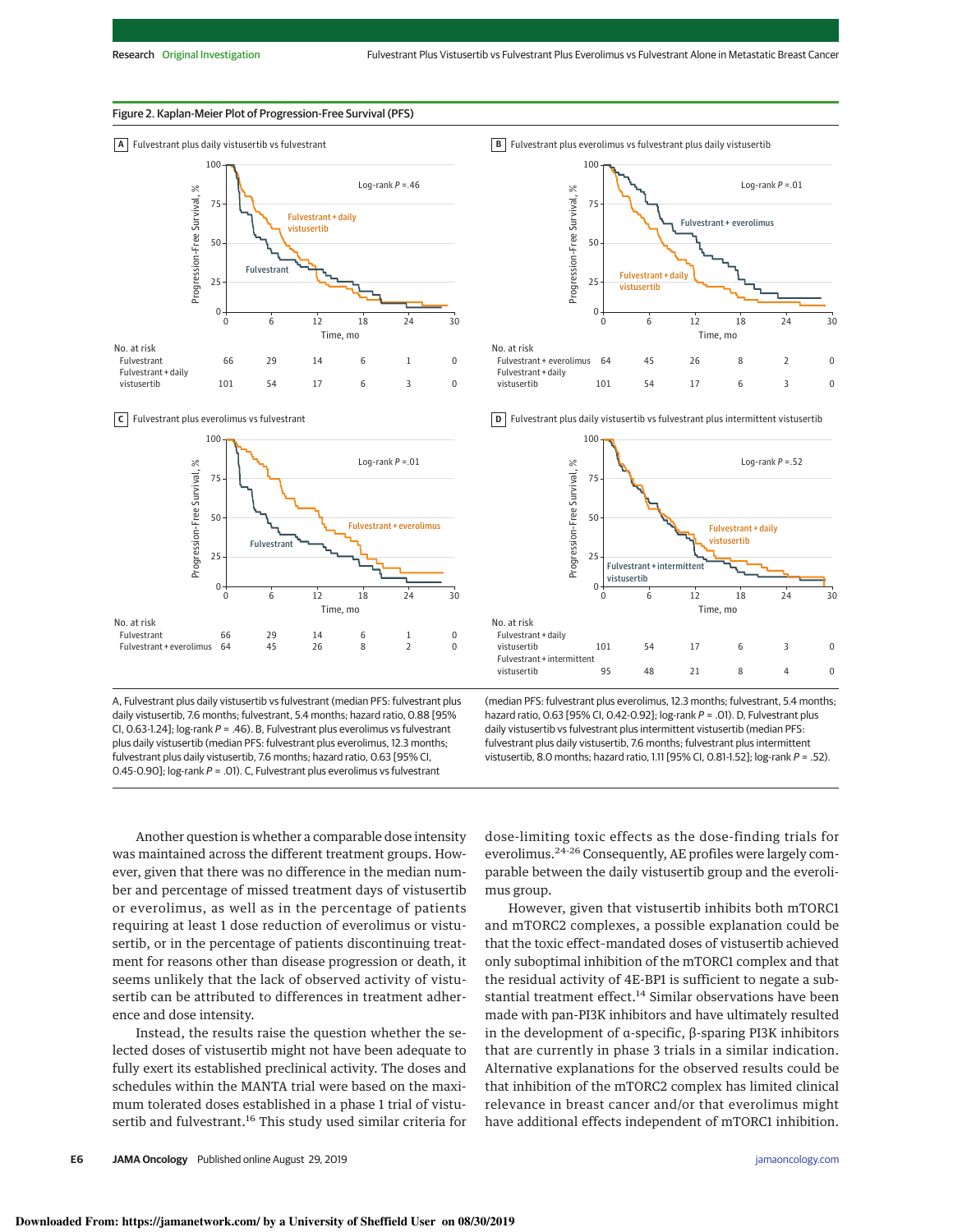As these questions are critical for the future development of agents of the same class, efforts should be made to further evaluate the hypothesis. One way of testing this would be to compare direct target inhibition and downstream effects in tumor samples, but tissue samples while patients were undergoing treatment were not available from the MANTA trial.

As a positive result, the MANTA trial demonstrated that the combination of fulvestrant plus everolimus significantly increases PFS compared with fulvestrant alone, providing further evidence of the benefits of everolimus for the treatment of postmenopausal women with ER-positive breast cancer after loss of response to AIs. The observed benefits in PFS are remarkably similar to the results of the PrE0102 randomized phase 2 trial, which reported that addition of everolimus to fulvestrant improved median PFS from 5.1 to 10.3 months (HR, 0.61;  $P = .02$ ).<sup>27</sup> A similar benefit was also observed for the combination of everolimus and exemestane in the BOLERO-2 (Breast Cancer Trials of Oral Everolimus-2) phase 3 trial.<sup>10</sup> The preliminary OS data suggest a trend toward improved OS, but results must be interpreted with caution as, at the time of this analysis, only 30% of the overall OS events had occurred.

To our knowledge, the MANTA trial is also the first trial to directly compare a continuous daily treatment schedule with a high-dose pulsatile schedule. Preclinical studies have suggested that intermittent, high-dose treatment might be a means to achieve more complete suppression of mTOR signaling and could lead to an increase in apoptosis but might also improve the therapeutic index. Although we did not observe relevant differences in any of the efficacy end

#### ARTICLE INFORMATION

**Accepted for Publication:** April 17, 2019. **Published Online:** August 29, 2019. doi:10.1001/jamaoncol.2019.2526

**Open Access:** This is an open access article distributed under the terms of the CC-BY-NC-ND License. © 2019 Schmid P et al.JAMA Oncology.

**Author Affiliations:** Barts Cancer Institute, Centre for Experimental Cancer Medicine, Queen Mary University of London, London, United Kingdom (Schmid, Sarker, Prendergast, Marosics, Moosa, Lawrence, Coetzee, Mousa); Oncology–Clinical, Barts Health National Health Service Trust, London, United Kingdom (Schmid, Conibear); Praxis fuer Interdisziplinaere Onkologie, Freiburg, Germany (Zaiss); Kent Oncology Centre, Maidstone and Tunbridge Wells National Health Service Trust, Tunbridge Wells, United Kingdom (Harper-Wynne); Instituto Português de Oncologia do Porto Francisco Gentil, Porto, Portugal (Ferreira); Oncology, Derriford Hospital, Plymouth Hospitals National Health System Trust, Plymouth, United Kingdom (Dubey); Oncology–Clinical, Nottingham University Hospitals National Health System Trust, Nottingham, United Kingdom (Chan); Mount Vernon Cancer Centre, East & North Herts National Health System Trust, London, United Kingdom (Makris); Institute of Clinical Oncology, Tbilisi, Republic of Georgia (Nemsadze); Cancer Centre, University Hospitals of North Midlands National Health System Trust, Stoke-on-Trent, United

Kingdom (Brunt); Kliniken Essen-Mitte, Essen, Germany (Kuemmel); Hospital Universitario Sant Joan De Reus, Tarragona, Spain (Ruiz); Hospital Son Espases, Palma, Spain (Perelló); Cancer Services, Great Western Hospitals National Health System Foundation Trust, Swindon, United Kingdom (Kendall); Academic Unit of Clinical Oncology, University of Sheffield, Sheffield, United Kingdom (Brown); Medical Oncology, Queen Elizabeth Hospital, Woolwich, Lewisham and Greenwich National Health System Trust, London, United Kingdom (Kristeleit); Vall d'Hebron Institute of Oncology, SOLTI Breast Cancer Research Group, Vall d'Hebron University Hospital, Barcelona, Spain (Saura, Cortés); Institut Sainte Catherine, Avignon, France (Grenier); Zala County Hospital, Zalaegerszeg, Hungary (Máhr); Sf Nectarie Oncology Center Societate cu Raspundere Limitata, Craiova, Dolj, Romania (Schenker); Yonsei University Health System, Seoul, Republic of Korea (Sohn); National Cancer Center, Goyang-si Gyeonggi-do, Republic of Korea (Lee); Oncology Translational Medicine Unit, Innovative Medicines and Early Drug Development Biotech Unit, AstraZeneca, Cambridge, United Kingdom (Shepherd, Oelmann); Ramon y Cajal University Hospital, Madrid, Spain (Cortés); Baselga Oncology Institute, Institute of Oncology, QuironGroup, Madrid, Spain (Cortés).

**Author Contributions:** Dr Schmid had full access to all the data in the study and takes responsibility for the integrity of the data and the accuracy of the

points (including response rates) between the 2 schedules selected for this trial, intermittent dosing was associated with a lower rate of rash or stomatitis (albeit at the cost of higher rates of short-term nausea and vomiting), suggesting that it might be of interest to further evaluate this hypothesis in future trials. As the same caveat regarding the effective vistusertib dose and the degree of mTORC1 inhibition applies, this trial was ultimately unable to definitively answer the hypotheses around administration of high-dose pulsatile treatment.

#### Limitations

This trial has some limitations. The main limitations are the small sample size and the open-label design.

# Conclusions

Overall, the MANTA trial provides important evidence that dual mTOR inhibition is inferior to mTORC1 inhibition with the rapamycin analogue everolimus, possibly as a result of a toxic effects–mandated compromise in the degree of mTORC1 inhibition owing to the simultaneous inhibition of mTORC2. High-dose intermittent pathway inhibition could not improve the antitumor activity in this randomized trial but was associated with an improved safety profile and might be further evaluated in the future with other agents. The results presented here do not support further evaluation of vistusertib in ER-positive metastatic breast cancer, but also raise important questions around the future of this class of drugs.

> data analysis. Dr Schmid was the chief investigator for the trial.

> Concept and design: Schmid, Makris, Kuemmel, Brown, Saura, Oelmann, Sarker, Lawrence. Acquisition, analysis, or interpretation of data: Schmid, Zaiss, Harper-Wynne, Ferreira, Dubey, Chan, Makris, Nemsadze, Brunt, Kuemmel, Ruiz, Perelló, Kendall, Brown, Kristeleit, Conibear, Saura, Grenier, Máhr, Schenker, Sohn, Lee, Shepherd, Oelmann, Sarker, Prendergast, Marosics, Moosa, Coetzee, Mousa, Cortés.

> Drafting of the manuscript: Schmid, Chan, Makris, Brown, Conibear, Máhr, Schenker, Sarker, Prendergast, Moosa, Lawrence, Coetzee. Critical revision of the manuscript for important intellectual content: Schmid, Zaiss, Harper-Wynne, Ferreira, Dubey, Chan, Makris, Nemsadze, Brunt, Kuemmel, Ruiz, Perelló, Kendall, Brown, Kristeleit, Saura, Grenier, Schenker, Sohn, Lee, Shepherd, Oelmann, Prendergast, Marosics, Coetzee, Mousa, Cortés.

Statistical analysis: Nemsadze, Sarker, Prendergast. Obtained funding: Schmid.

Administrative, technical, or material support: Schmid, Harper-Wynne, Chan, Kuemmel, Brown, Conibear, Grenier, Shepherd, Marosics, Moosa, Lawrence, Coetzee, Mousa.

Supervision: Schmid, Chan, Makris, Kuemmel, Brown, Kristeleit, Saura, Schenker, Oelmann, Sarker, Mousa, Cortés.

**Conflict of Interest Disclosures:** Dr Schmid reported grants from AstraZeneca, Roche/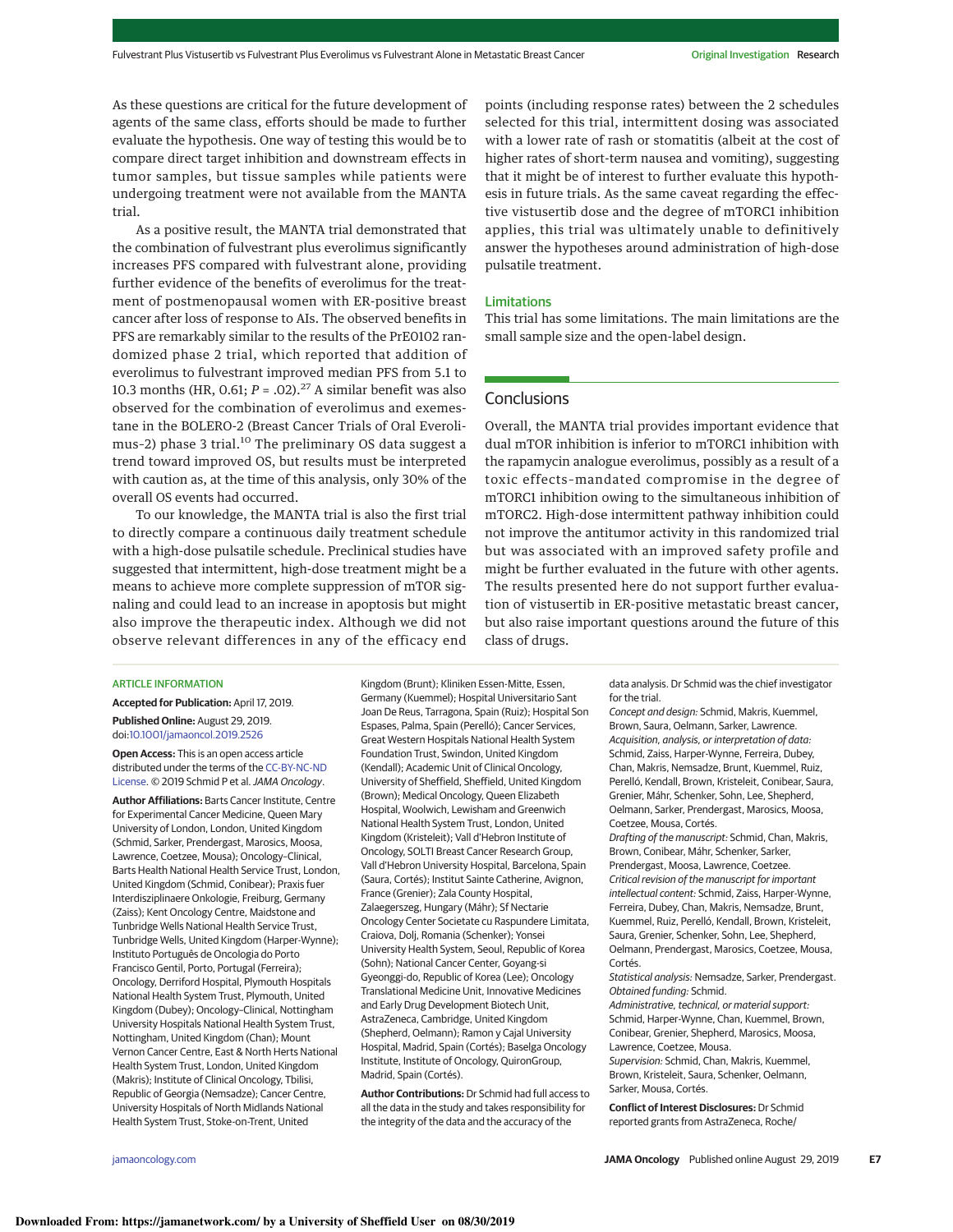Genentech, Novartis, Oncogenex, Medivation, and Astellas; personal fees from AstraZeneca, Novartis, Pfizer, Boehringer, Bayer, Puma, Eisai, Celgene, Merck, and Roche; and other fees from Roche/ Genentech. Dr Zaiss reported serving in a consulting or advisory role for Celgene, Janssen, Hexal, AstraZeneca, Roche, Lilly, and Takeda; and serving on the speaker's bureau for Takeda. Dr Harper-Wynne reported receivng honoraria from Roche, Pfizer, Genomic Health, and Novartis; and serving in a consulting or advisory role at Roche, Pfizer, Genomic Health, Eisai, and Novartis. Dr Makris reported receivng honoraria from Roche, Genomic Health, and Nanostring; serving in a consulting or advisory role for Roche, Genomic Health, and Nanostring; serving on the speaker's bureau for Roche, Genomic Health, and Nanostring; and receiving travel, accommodation, or other expenses from Roche. Dr Brunt reported serving in a consulting or advisory role for Roche, Genomic Health, Eisai, GFK Celldex, and Takeda; serving on the speaker's bureau for Novartis and Roche; and receiving research funding from Roche, Galena Biopharma, Boerhinger Ingelheim, AstraZeneca, Bristol-Myers Squibb, AbbVie, Hoffman La Roche, and Cancer Research UK. Dr Kuemmel reported being Clinical Director of Westdeutsche Studiengruppe; serving in a consulting or advisory role for Roche, Genomic Health, Novartis, Amgen, Celgene, Daiichi Sankyo, AstraZeneca, Somatex, Puma Biotechnology, Pfizer, and Merck Sharp & Dohme; and receiving travel, accommodation, or other expenses from Roche and Daiichi Sankyo. Dr Perelló reported serving in a consulting or advisory role for Novartis and Celgene; serving on the speaker's bureau for Roche, Novartis, and Celgene; and receving travel, accommodation, and expenses from Roche and Novartis. Dr Brown reported receiving honoraria from Amgen and Novartis; serving in a consulting or advisory role for Amgen, Novartis, Bayer, Takeda, Sandoz, Roche, and Bristol-Myers Squibb; serving on the speaker's bureau for Amgen and Novartis; receiving research funding from Amgen and Bayer; and receiving travel, accommodation, or other expenses from Ipsen. Dr Kristeleit reported serving in a consulting or advisory role for Eisai, Roche, Amgen, Novartis, and Pfizer; serving on the speaker's bureau for Eisai; receiving research funding from Roche; and receiving travel, accommodation, or other expenses from Pfizer. Dr Conibear reported receiving honoraria from AstraZeneca, Roche, Takeda, Pfizer, Amgen, and Merck Sharp & Dohme; serving in a consulting or advisory role for AstraZeneca, Roche, Takeda, Pfizer, Amgen, and Merck Sharp & Dohme; serving on the speaker's bureau for AstraZeneca, Roche, Takeda, Pfizer, Amgen, and Merck Sharp & Dohme; and receiving travel, accommodation, or other expenses from AstraZeneca, Roche, Takeda, Pfizer, Amgen, and Merck Sharp & Dohme. Dr Saura reported receiving personal financial interests for serving on advisory boards for AstraZeneca, Celgene, Daiichi Sankyo, Eisai, Roche, Genomic, Novartis, Pfizer, Pierre Fabre, Puma, and Synthon; receving institutional financial interests paid directly to her institution from AstraZeneca, Roche, Genentech, Maacrogenics, Novartis, Pfizer, Piour Therapeutics, Puma, and Synthon; and receiving nonfinancial interests from SOLTI breast cancer research group. Dr Grenier reported receiving travel, accommodation, or other expenses from Roche, AstraZeneca, and Amgen. Dr Máhr reported

receivng honoraria from Novartis, Roche, and Astellas; serving in a consulting or advisory role for Novartis; serving on the speaker's bureau for Novartis, Roche, and Astellas; and receiving travel, accommodation, or other expenses from Roche. Dr Lee reported receiving research funding from Dong-A Pharm. Dr Shepherd reported being employed by AstraZeneca. Dr Oelmann reported being previously employed by AstraZeneca and owning shares in the company. Dr Cortés reported having stock or ownership in MedSIR; receiving honoraria from Roche, Novartis, Celgene, Eisai, Pfizer, and Samsung; serving in a consulting or advisory role for Roche, Celgene, Cellestia, AstraZeneca, Biothera Pharmaceutical, Merus, Seattle Genetics, Daiichi Sankyo, and Erytech; receiving research funding from Roche; holding patent or intellectual property with MedSIR; and receiving travel, accommodation, or other expenses from Roche, Pfizer, Eisai, and Novartis. No other disclosures were reported.

**Funding/Support:** The MANTA trial was supported by National Institute for Health Research and Cancer Research UK funding to the Barts Experimental Cancer Medicine Centre and is sponsored by Queen Mary University of London. United Kingdom recruitment was supported by the National Institute for Health Research Cancer Research Network and the UK Experimental Cancer Medicine Centre Network. Recruitment outside the UK was supported by IOMEDICO (Germany), SOLTI (Spain and Portugal), and CHILTERN (South Korea, France, Hungary, Romania, and Georgia). Additional funding and study medication was provided by AstraZeneca.

**Role of the Funder/Sponsor:** The protocol was approved by the trial sponsor and AstraZeneca. AstraZeneca provided medical and scientific advisory support throughout the study. The funding sources had no role in collection, management, analysis, and interpretation of the data. Representatives of AstraZeneca, UK are included as authors of the manuscript. As such ,they were involved in the preparation, review, and approval of the manuscript. The funding sources had no role in the decision to submit the manuscript for publication.

#### **Data Sharing Statement:** See Supplement 3.

**Additional Contributions:** We thank all participating patients and staff at MANTA centres, and the Trial Steering Committee and Independent Data Monitoring Committee for their oversight of the trial. The study design was peer-reviewed.

#### **REFERENCES**

**1**. Miller TW, Balko JM, Arteaga CL. Phosphatidylinositol 3-kinase and antiestrogen resistance in breast cancer.J Clin Oncol. 2011;29 (33):4452-4461. doi:10.1200/JCO.2010.34.4879

**2**. Cancer Genome Atlas Network. Comprehensive molecular portraits of human breast tumours. Nature. 2012;490(7418):61-70. doi:10.1038/nature11412

**3**. Stephens PJ, Tarpey PS, Davies H, et al; Oslo Breast Cancer Consortium (OSBREAC). The landscape of cancer genes and mutational processes in breast cancer. Nature. 2012;486 (7403):400-404. doi:10.1038/nature11017

**4**. Thorpe LM, Yuzugullu H, Zhao JJ. PI3K in cancer: divergent roles of isoforms, modes of activation and therapeutic targeting. Nat Rev Cancer. 2015;15 (1):7-24. doi:10.1038/nrc3860

**5**. van der Hage JA, van den Broek LJ, Legrand C, et al. Overexpression of P70 S6 kinase protein is associated with increased risk of locoregional recurrence in node-negative premenopausal early breast cancer patients. Br J Cancer. 2004;90(8): 1543-1550. doi:10.1038/sj.bjc.6601741

**6**. Frogne T, Jepsen JS, Larsen SS, Fog CK, Brockdorff BL, Lykkesfeldt AE. Antiestrogenresistant human breast cancer cells require activated protein kinase B/Akt for growth. Endocr Relat Cancer. 2005;12(3):599-614. doi:10.1677/erc.1. 00946

**7**. Ghayad SE, Vendrell JA, Ben Larbi S, Dumontet C, Bieche I, Cohen PA. Endocrine resistance associated with activated ErbB system in breast cancer cells is reversed by inhibiting MAPK or PI3K/Akt signaling pathways. Int J Cancer. 2010;126 (2):545-562. doi:10.1002/ijc.24750

**8**. Crowder RJ, Phommaly C, Tao Y, et al. PIK3CA and PIK3CB inhibition produce synthetic lethality when combined with estrogen deprivation in estrogen receptor–positive breast cancer. Cancer Res. 2009;69(9):3955-3962. doi:10.1158/0008-5472. CAN-08-4450

**9**. Boulay A, Rudloff J, Ye J, et al. Dual inhibition of mTOR and estrogen receptor signaling in vitro induces cell death in models of breast cancer. Clin Cancer Res. 2005;11(14):5319-5328. doi:10.1158/ 1078-0432.CCR-04-2402

**10**. Baselga J, Campone M, Piccart M, et al. Everolimus in postmenopausal hormone-receptorpositive advanced breast cancer. N Engl J Med. 2012;366(6):520-529. doi:10.1056/NEJMoa1109653

**11**. Baselga J, Semiglazov V, van Dam P, et al. Phase II randomized study of neoadjuvant everolimus plus letrozole compared with placebo plus letrozole in patients with estrogen receptor-positive breast cancer.J Clin Oncol. 2009;27(16):2630-2637. doi: 10.1200/JCO.2008.18.8391

**12**. Bachelot T, Bourgier C, Cropet C, et al. TAMRAD: a GINECO randomized phase II trial of everolimus in combination with tamoxifen versus tamoxifen alone in patients (pts) with hormone-receptor positive, HER2 negative metastatic breast cancer (MBC) with prior exposure to aromatase inhibitors (AI). Cancer Res. 2010;70(24 supplement):S1-S6. doi:10.1158/0008-5472. SABCS10-S1-6

**13**. Rodrik-Outmezguine VS, Chandarlapaty S, Pagano NC, et al. mTOR kinase inhibition causes feedback-dependent biphasic regulation of AKT signaling. Cancer Discov. 2011;1(3):248-259. doi:10. 1158/2159-8290.CD-11-0085

**14**. Kang SA, Pacold ME, Cervantes CL, et al. mTORC1 phosphorylation sites encode their sensitivity to starvation and rapamycin. Science. 2013;341(6144):1236566. doi:10.1126/science. 1236566

**15**. Guichard SM, Curwen J, Bihani T, et al. AZD2014, an inhibitor of mTORC1 and mTORC2, is highly effective in ER+ breast cancer when administered using intermittent or continuous schedules. Mol Cancer Ther. 2015;14(11):2508-2518. doi:10.1158/1535-7163.MCT-15-0365

**16**. Patel MR, Hamilton E, LoRusso PM, et al. Abstract CT233: a phase I study evaluating continuous and intermittent AZD2014 in combination with fulvestrant in patients with ER+ advanced metastatic breast cancer [abstract]. In: